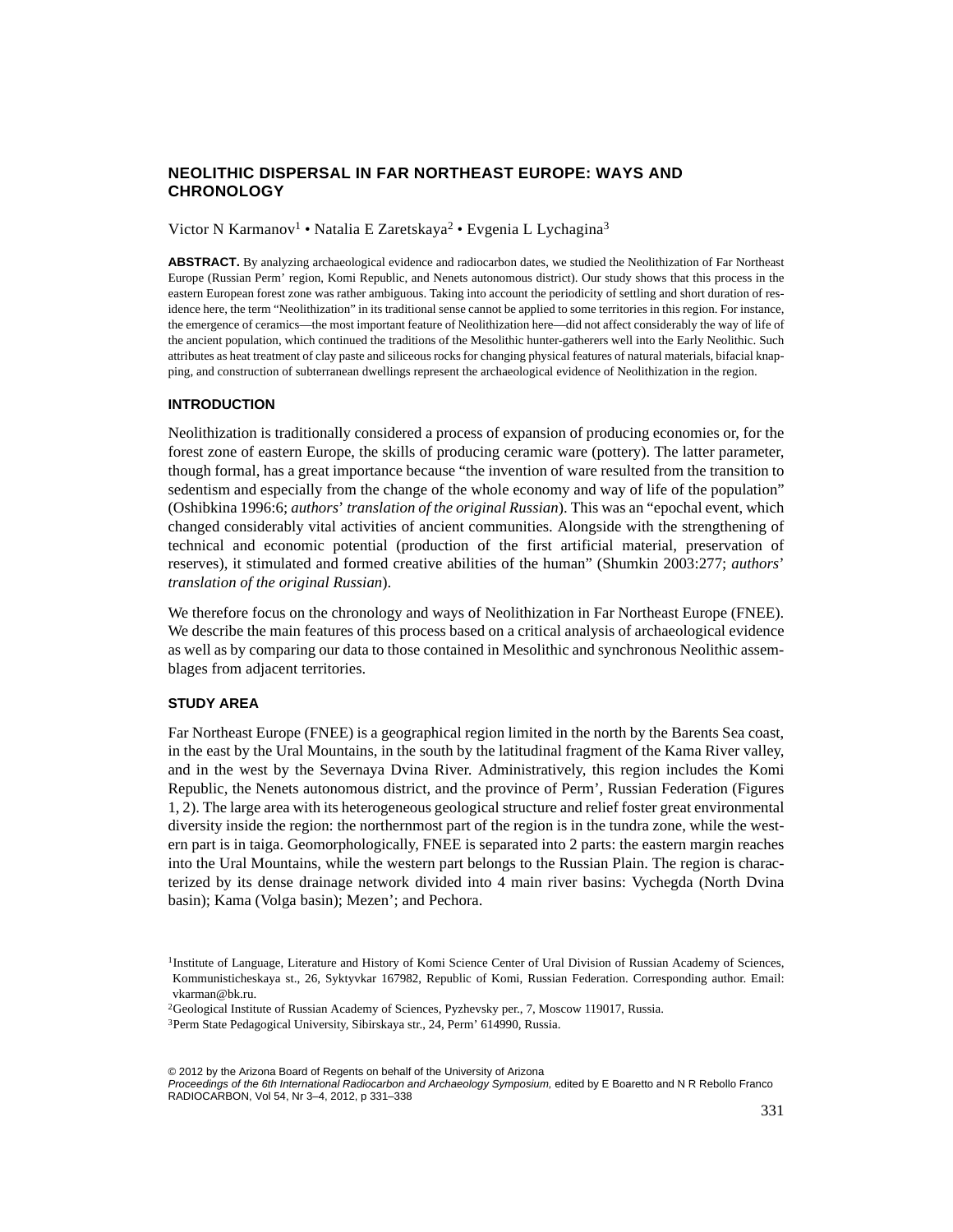

Figure 1 Study area: Far Northeast Europe (FNEE)

## **MATERIALS AND METHODS**

Research of the Neolithic in Far Northeast Europe (FNEE) dates back about a century, with the discovery and excavation of ~100 Neolithic sites. These studies mainly focused on establishing the chronological affinity of the sites as well as their cultural affiliation; the mechanisms of culture type formation have also been researched. Cultural-chronological maps of the regional Neolithic have been composed from previous studies (Burov 1967, 1974, 1986; Kosinskaya 1997; Karmanov 2008; Vereshchagina 2010). Generally, on the basis of ceramic studies, 6 groups of culturally different sites and 2 main directions of cultural development and relationships in the region have been defined: southwestern (the development area of Neolithic cultures of the Volga-Oka interfluve, Middle and Upper Volga region) and southeastern (Kama River basin). Cultural relationships with Fennoscandia (Burov 1986) and western Siberia (Kosinskaya 2000) have also been hypothesized.

According to the proposed views, Neolithic dispersal in FNEE is connected either to migrations or to cultural relationships between the regional population and adjacent areas. However, the differences notwithstanding, these views agree that this region has been continuously populated since the Mesolithic. Based on this conviction, most archaeologists envisaged the alternating inhabitation of heterocultural population groups in the same territory (Burov 1993; Kosinskaya 2000:185).

Critical analysis of current archaeological evidence allows for reliable selection of sites that contain authentic materials that are trustworthy enough to characterize the material culture of the Neolithic population. These criteria apply to 26 of 110 currently known sites (see Table 1). Other collections are used for background information and for site mapping as well as for determining the distribution of ceramic ware and/or stone tools (Karmanov 2008).

Radiocarbon dating of the Neolithic sites here is limited due to the lack of well-preserved samples as a consequence of certain peculiarities of sediment geochemistry and, probably, of the short-term human occupation of known Neolithic sites in FNEE. It should be noted that, until 2003, there was only  $1^{14}$ C-dated assemblage: the Prilukskaya site (Volokitin and Karmanov 2000). In the last decade, however,  $\sim$ 42 <sup>14</sup>C dates have been obtained for 18 total FNEE sites, including Pezmog 4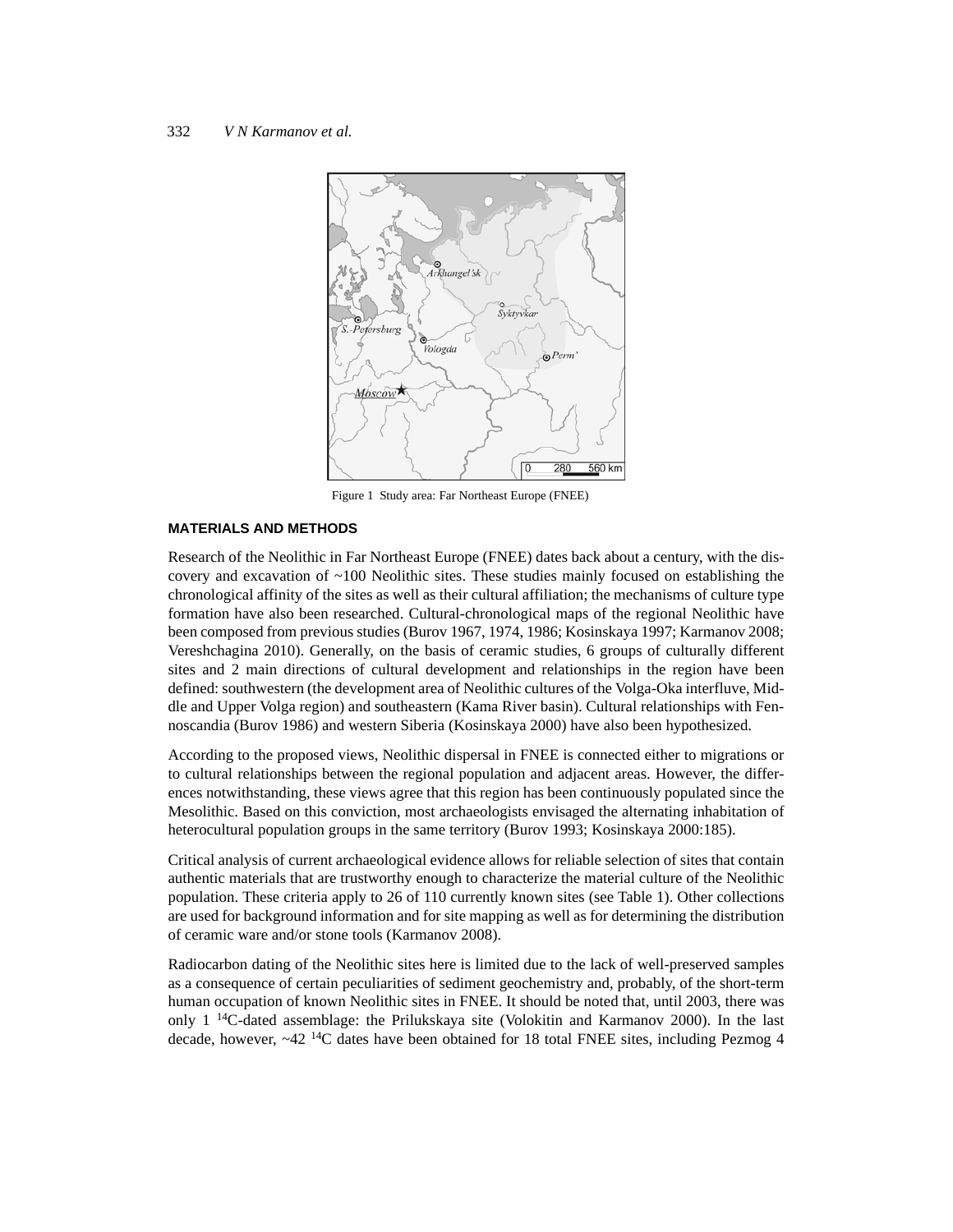

Figure 2 Distribution of reference sites and possible pathways of population movements (marked by arrows), Mesolithic and Early Neolithic (black dots); Middle and Late Neolithic (white dots). Sites mentioned in the text: 1) Borovoe Ozero I; 2) Hutorskaya; Chashkinskoe Ozero I, IV, VI, VIII; 3) Ust'-Zalaznushka; 4) Parch 2; Cherdyb 1, 2; 5) Vad 1; 6) Pezmog 4; 7) Pezmogty 1, Pezmogty 3, Pezmogty 4, Pezmogty 5; 8) En'ty 1, 3, 6; 9) Polovniki 2; 10) Vis 1-3; 11) Kochmas B; 12) Revyu 1; 13) Chernaya Vadya; 14) Kystyryu; 15) Koneshel'e; 16) Dutovo 1; 17) Chernoborskaya 3; 18) Lek-Lesa 1.

(foodcrust, wood charcoal, culture-bearing deposits, direct dating of ceramic); Dutovo I (bone char); Prilukskaya (wood charcoal, direct dating of ceramic); En'ty 1a, 3 (direct dating of ceramic); Pezmogty 1 (wood charcoal); Vis 2 and Chojnovty 1 (wood charcoal). Most of the Kama sites have been dated by the direct dating of ceramic fragments. Exceptions are Khutorskaya, Chernushka, and Chashkinskoye Ozero 4 and 6, where charcoal samples have been obtained (Table 1).

Most samples were dated conventionally at the Geological Institute of the Russian Academy of Sciences in Moscow (lab code GIN) and the Institute of History of Material Culture in Saint Petersburg (lab code Le), using standard pretreatment procedures (Zaretskaya et al., these proceedings).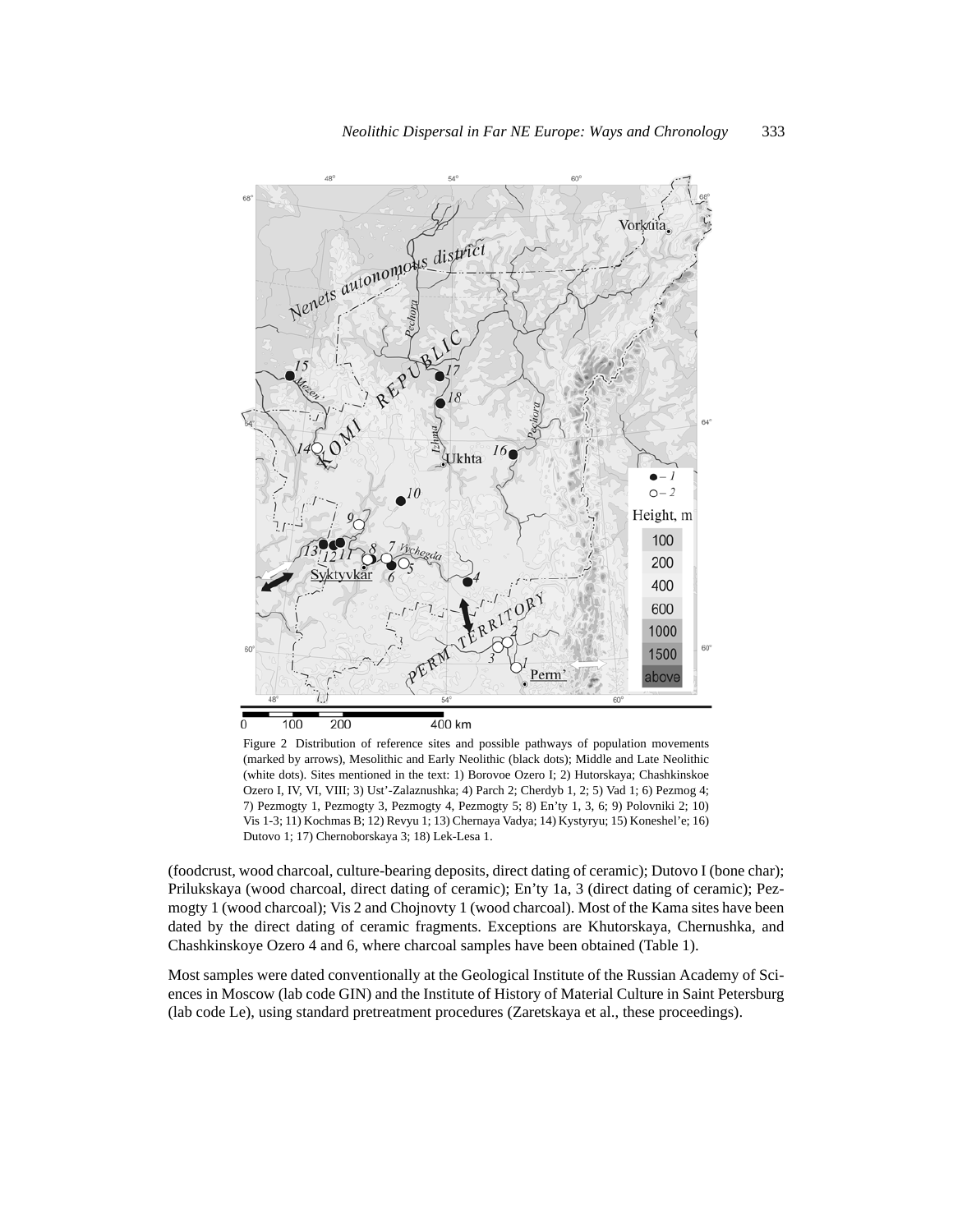# 334 *V N Karmanov et al.*

| Table 1 Radiocarbon results for the sites studied. Calibration was done using Reimer et al. (2009) data. |  |  |  |  |
|----------------------------------------------------------------------------------------------------------|--|--|--|--|
|                                                                                                          |  |  |  |  |

|                                        |                                    |            | $14C$ date     | Age cal BC Age cal BC |                   |
|----------------------------------------|------------------------------------|------------|----------------|-----------------------|-------------------|
| Site                                   | Dated material                     | Lab code   | (BP)           | $1\sigma(68.2\%)$     | $2\sigma(95.4\%)$ |
| Middle and Late Neolithic <sup>a</sup> |                                    |            |                |                       |                   |
| Hutorskaya, excavation of 2006         | Wood charcoal                      | SOAN-6818  | $4990 \pm 110$ | 3962-3706             | 4053-3628         |
| Hutorskaya, excavation of 2006         | Wood charcoal                      | SOAN-6817  | $5040 \pm 130$ | 3962-3706             | 4053–3628         |
| Hutorskaya, excavation of 2006         | Wood charcoal                      | GIN-14226  | $5130 \pm 250$ | 4250–3650             | 4500–3300         |
| Hutorskaya, excavation of 2006         | Potsherds (direct dating)          | Ki-14419   | $5840 \pm 80$  | 4790–4590             | 4860–4490         |
| Chojnovty 1                            | Wood charcoal                      | Le-1729    | $5320 \pm 60$  | 4235–4146             | 4269–4036         |
| Chojnovty 1                            | Wood charcoal                      | Le-2168    | $5210 \pm 60$  | 4060–3958             | 4184–3941         |
| Chernushka                             | Wood charcoal                      | GIN-13449a | $5400 \pm 70$  | 4340–4220             | 4360–4040         |
| Kryaghskaya                            | Potsherds (direct dating)          | Ki-14416   | $5620 \pm 90$  | 4540–4350             | 4690–4320         |
| Chashkinskoe Ozero VI                  | Potsherds (direct dating)          | Ki-14538   | $5695 \pm 80$  | 4620–4450             | 4720–4350         |
| Chashkinskoe Ozero I                   | Potsherds (direct dating)          | Ki-16166   | $5700 \pm 80$  | 4620–4450             | 4720–4360         |
| Hutorskaya, dwelling 1                 | Potsherds (direct dating)          | Ki-15093   | $5750 \pm 80$  | 4690-4490             | 4790–4440         |
| Hutorskaya, dwelling 1                 | Potsherds (direct dating)          | Ki-14414   | $5930 \pm 80$  | 4860–4710             | 5000–4590         |
| Borovoe Ozero I                        | Potsherds (direct dating)          | Ki-14415   | $5760 \pm 90$  | 4720–4490             | 4810–4440         |
| Chernashka                             | Potsherds (direct dating)          | Ki-16645   | $5840 \pm 90$  | 4800–4580             | 4860–4490         |
| Pezmogty 1                             | Potsherds (direct dating)          | Ki-16657   | $5690 \pm 80$  | 4618–4451             | 4705–4364         |
| Pezmogty 1                             | Wood charcoal                      | GIN-11914  | $5840 \pm 100$ | 4798–4554             | 4938–4483         |
| Ust'-Zalaznushka                       | Potsherds (direct dating)          | Ki-14417   | $5880 \pm 80$  | 4850–4670             | 4940-4540         |
| Hutorskaya, dwelling 2                 | Potsherds (direct dating)          | Ki-14420   | $5920 \pm 90$  | 4860-4680             | 5030–4540         |
| Borovoe Ozero I                        | Potsherds (direct dating)          | Ki-15094   | $5950 \pm 80$  | 4940-4710             | 5050–4610         |
| Chernushka                             | Potsherds (direct dating) Ki-14418 |            | $5960 \pm 80$  | 4940–4770             | 5060-4670         |
|                                        |                                    |            |                |                       |                   |
| <b>Early Neolithic</b>                 |                                    |            |                |                       |                   |
| Vis 2                                  | Potsherds (direct dating)          | Ki-16034-2 | $4840 \pm 90$  | 3712–3518             | 3799–3490         |
| Vis <sub>2</sub>                       | Potsherds (direct dating)          | Ki-16034-1 | $5370 \pm 90$  | 4329-4224             | 4356–3989         |
| En'ty 1A                               | Potsherds (direct dating)          | Ki-16032   | $4930 \pm 80$  | 3794–3641             | 3946–3631         |
| En'ty 1A                               | Potsherds (direct dating)          | Ki-15534   | $5625 \pm 80$  | 4526–4365             | 4619–4336         |
| Chashkinskoe Ozero VI                  | Potsherds (direct dating)          | Ki-14536   | $5755 \pm 90$  | 4710-4490             | 4810–4440         |
| Chashkinskoe Ozero VI                  | Wood charcoal                      | GIN-13275  | $6030 \pm 140$ | 5080-4720             | 5300–4600         |
| Chashkinskoe Ozero VI                  | Wood charcoal                      | GIN-13276  | $6230 \pm 160$ | 5370-4990             | 5500–4750         |
| Chashkinskoe Ozero IV                  | Potsherds (direct dating)          | Ki-14539   | $5920 \pm 80$  | 4860–4690             | 5000–4580         |
| Chashkinskoe Ozero IV                  | Wood charcoal                      | GIN-13449  | $6160 \pm 70$  | 5220–5020             | 5310–4930         |
| Chashkinskoe Ozero VIII                | Potsherds (direct dating)          | Ki-14537   | $5770 \pm 90$  | 4720–4500             | 4810–4440         |
| Chashkinskoe Ozero VIII                | Potsherds (direct dating)          | Ki-15095   | $6310 \pm 90$  | 5380-5200             | 5480–5050         |
| Prilukskaya                            | Potsherds (direct dating)          | Ki-16174-1 | $6170 \pm 90$  | 5223–4996             | 5319–4896         |
| Prilukskaya                            | Potsherds (direct dating)          | Ki-16207   | $6220 \pm 90$  | 5300–5195             | 5374–4936         |
| Prilukskaya                            | Wood charcoal                      | Le-4814    | $6350 \pm 60$  | 5380–5294             | 5394–5220         |
| Prilukskaya                            | Potsherds (direct dating)          | Ki-16174-2 | $6370 \pm 90$  | 5471–5297             | 5493–5206         |
| Prilukskaya                            | Wood charcoal                      | Le-4813    | $6680 \pm 70$  | 5646–5540             | 5709–5490         |
| Dutovo 1                               | Bone char                          | GIN-14009a | $6680 \pm 50$  | 5640–5557             | 5674–5511         |
| Pezmog 4                               | Potsherds (direct dating)          | Ki-15428-2 | $6130 \pm 100$ | 5212-4951             | 5307–4830         |
| Pezmog 4                               | Potsherds (direct dating)          | Ki-15428-1 | $6410 \pm 90$  | 5472–5320             | 5544–5213         |
| Pezmog 4                               | Wood charcoal                      | GIN-12322  | $6730 \pm 50$  | 5676–5617             | 5724–5603         |
| Pezmog 4                               | Cultural deposit                   | GIN-12324  | $6760 \pm 50$  | 5712–5630             | 5749–5558         |
| Pezmog 4                               | Foodcrust                          | GIN-11915  | $6820 \pm 70$  | 5754-5637             | 5849-5617         |
| <b>Mesolithic</b>                      |                                    |            |                |                       |                   |
| Zaposel'e                              | Wood charcoal                      | GIN-13448a | $7300 \pm 50$  | 6218-6152             | 6250–6051         |
| Cherdyb 2                              | Wood charcoal                      | GIN-13358  | $7460 \pm 70$  | 6399-6327             | 6457-6213         |
| Cherdyb 1                              | Wood charcoal                      | GIN-13357  | $7520\pm90$    | 6457–6344             | 6534-6216         |
| Lek-Lesa 1                             | Wood charcoal                      | Le-3607    | $9010 \pm 70$  | 8298-8198             | 8334-7957         |
| Parch 2, dwelling 6                    | Wood charcoal                      | GIN-11913  | $9100 \pm 250$ | 8640–7940             | 8855-7598         |
| Parch 2, dwelling 5                    | Wood charcoal                      | GIN-11912  | $9500 \pm 250$ | 9226-8560             | 9469-8233         |

aPeriodization is represented according to archaeological data.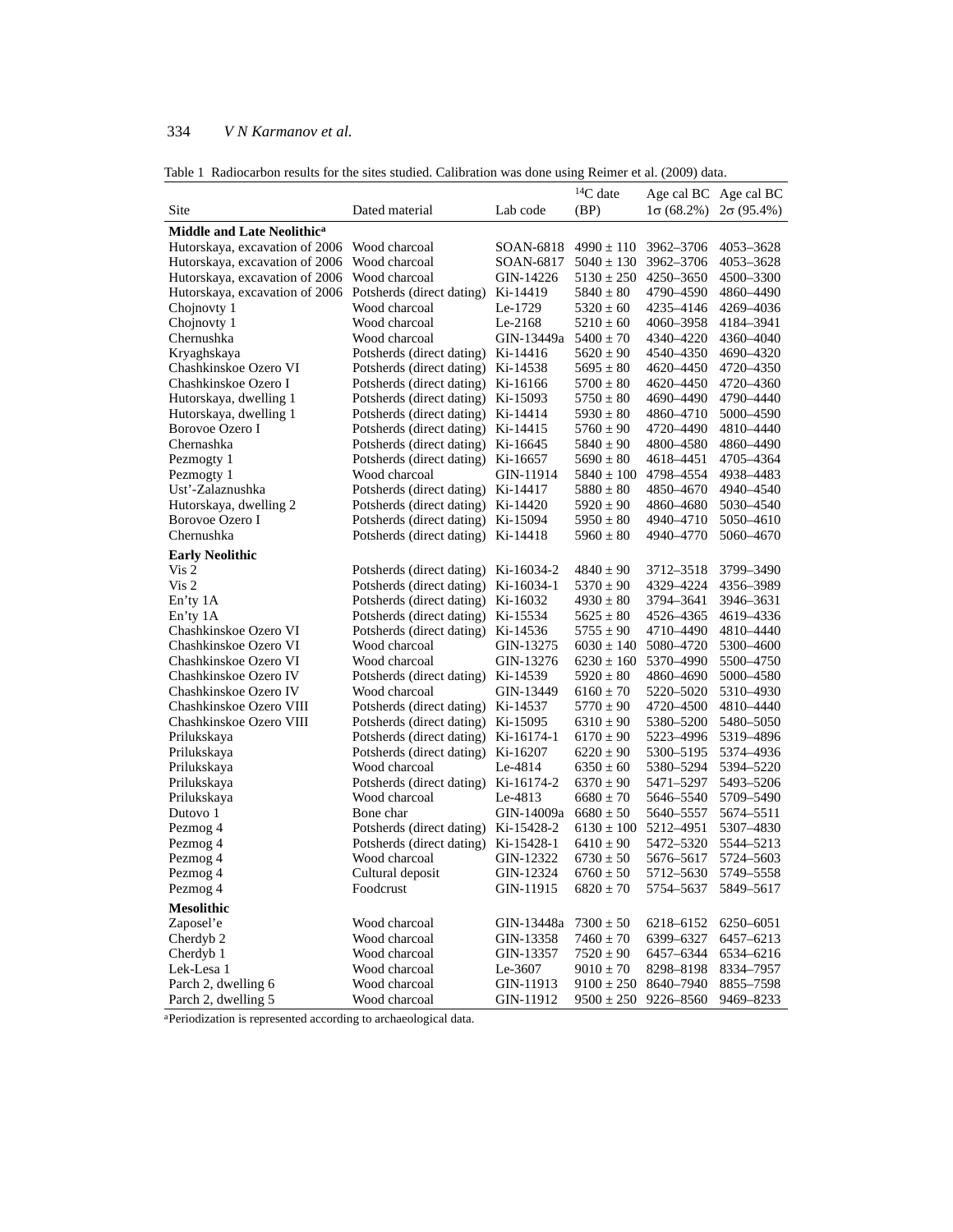Dating of ceramic samples was conducted by the Kiev  $^{14}$ C laboratory following the methods developed by Kovaliukh and Skripkin (2007). The direct dating of potsherds was recently used to establish an absolute chronology of the Neolithic assemblages within the steppe zone (Vybornov 2008) where no other types of samples for  $^{14}C$  dating are available. However, our experience shows a considerable discrepancy between the ceramic dates and those obtained from other samples and archaeological data (Table 1). In the case of older ceramic dates, we explain this discrepancy by the presence of older organics in the clay paste: Neolithic people could use materials such as organic silts (often containing shells) when preparing this paste. We consider it impossible to separate older and synchronous carbon during the dating process. Ceramic dates that are younger than others obtained from the same archaeological item require more analysis: probably, contamination of potsherds by younger carbon could occur during the postdepositional period. Thus, the dating of bulk organic matter from the sample (as described in Kovaliukh and Skripkin 2007), without removing the exterior parts of sherds, likely resulted in "mixed" dates. Several paired dates (obtained from the same sample) demonstrate huge discrepancies and force us to question the methods of sample cleaning: Ki-16034-1 (5370  $\pm$  90 BP) and Ki-16034-2 (4840  $\pm$  90 BP); Ki-16174-1 (6170  $\pm$  90 BP) and Ki-16174-2 (6370  $\pm$  90 BP); and Ki-15428-2 (6130  $\pm$  100 BP) and Ki-15428-1 (6410  $\pm$  90 BP).

## **RESULTS AND DISCUSSION**

The results of comparative-typological analysis and  ${}^{14}C$  dating allow us to distinguish at least 2 habitation periods during the Neolithic (Figure 3). The early period dates from  $6870 \pm 40$  (GIN-14202) to  $6130 \pm 90$  BP (Ki-15428-2), or 5800–4960 cal BC.<sup>4</sup> During this period, different small population groups from the central part of Russian Plain and the Middle Cis-Ural region emerged.



Figure 3 FNEE Neolithic: chronology and periodization

The next stage seems related to the penetration of pit-comb ceramic tradition bearers; this tradition originated from the Lyalovo culture in the central part of the Russian Plain (Sidorov 1992; Sidorov and Engovatova 1997). The known sites with pit-comb ceramics represent a rather narrow chronological period from  $5840 \pm 100$  (GIN-11914) to  $5690 \pm 80$  BP (Ki-16657), or 4800–4360 cal BC. This corresponds to the first 2 stages of the Lyalovo culture (Engovatova 2000). Synchronously with the pit-comb ceramic tradition, the comb-shaped and pinhole ceramic traditions existed within the southeastern part of the study area. The periods of these cultures' existence (5060–3630 cal BC for

4Calibrated dates derived by using IntCal09 calibration curve data (Reimer et al. 2009).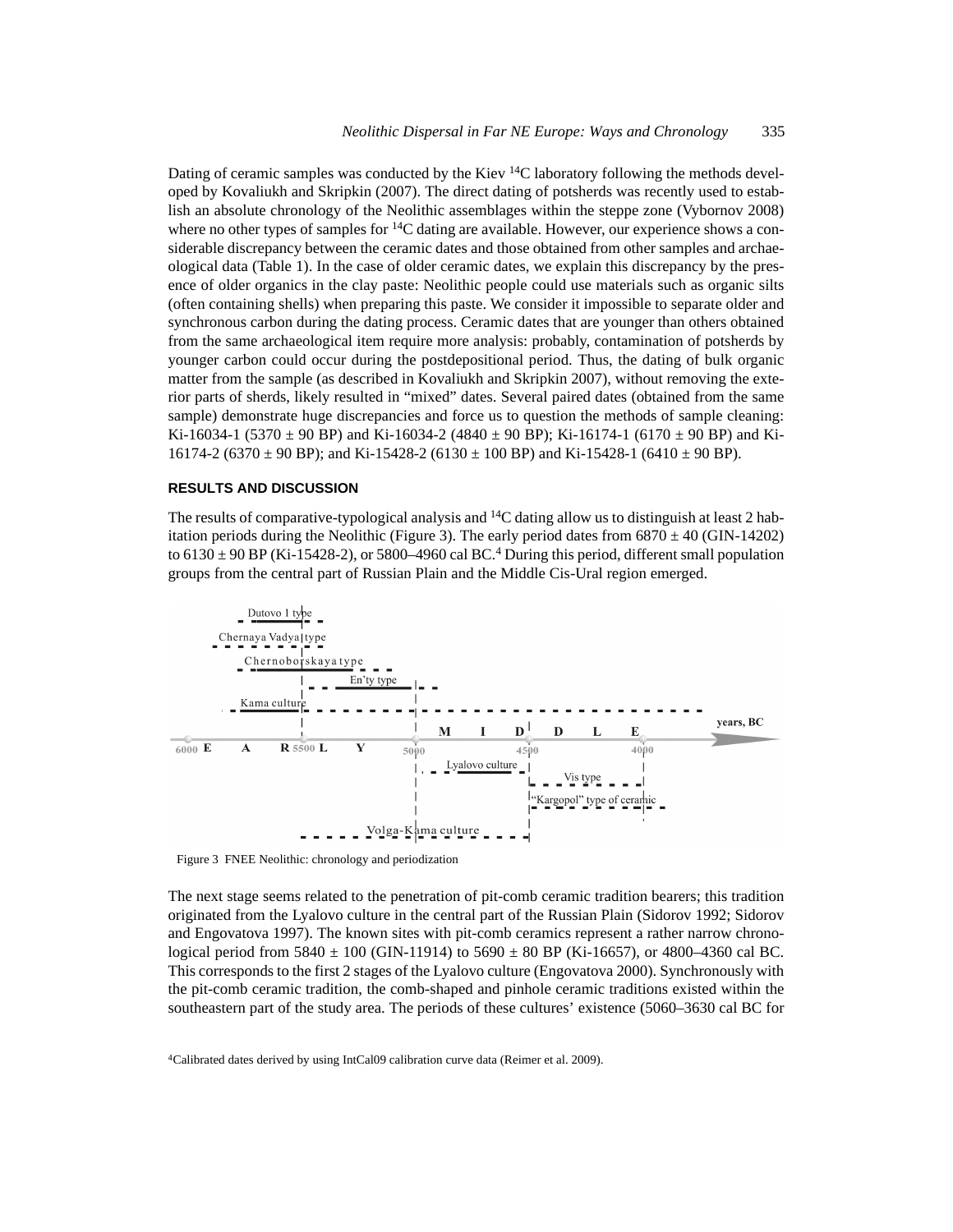## 336 *V N Karmanov et al.*

comb-shaped and 5480–4440 cal BC for pinhole) are quite large. We suggest that this can be explained first by the contamination of Neolithic layers by younger material (Chalcolithic, etc.) and second by the lack of dates obtained on well-preserved samples such as foodcrust, bones, wood artifacts, etc. Further dating should sharpen this period from both sides.

The main features of Neolithization can be defined only by comparing them to the main peculiarities of the local Mesolithic. We compared those features that can be reflected in the present archaeological data. An analysis of the sites' distribution on the regional map shows that all the sites are "scattered" across the vast area (Figure 2). Thus, the Chernoborskaya group occupied the valleys of Izhma, Mezen, Vychegda, and northern Dvina. The distance between the 2 ultimate points (Prilukskaya and Chernoborskaya 3) is 550 km. Analogues of materials from Chernoborskaya were discovered in the basin of the Sukhona River at the Beresova Slobodka II-III and VI sites (Ivanisheva 2006), 720 km from the Chernoborskaya 3 site.

In comparison to the Early Neolithic sites, Middle Neolithic sites are more numerous and located throughout the FNEE area, including the Bolshezemelskaya tundra. The distance between 2 ultimate sites (Marmugino and Pechorskaya) within the region is about 900 km. However, the distribution of the most expressive sites is limited at the northeast by the Timan Ridge, and most sites are concentrated near oxbow (Middle Vychegda, Kama) and watershed lakes (such as Sindor, Yamoozero, Kosminskie, Pinezhskie, Krasny Okun lakes). Middle Vychegda sites are distinguished by their small settlements with 1 to 5 dwellings and are mostly located within the 60-km-long valley.

Usually, the Mesolithic and early Neolithic camps were situated on the second fluvial terraces or on the eolian dunes of the first fluvial terraces. On the contrary, the Middle Neolithic dwellings were constructed on the lower levels of the first fluvial terraces. Dwellings as an element of the subsistence system are characteristic for both periods. However, for the Mesolithic and Early Neolithic, light, portable, and aboveground constructions were typical. Semi-subterranean dwellings as well as more substantial dwellings were a common feature of the Middle Neolithic. As a rule, all of these domestic units occurred in places with single-stage habitation within a season.

We note that reference collections of Mesolithic-Neolithic assemblages do not differ in their quantitative characteristics. We usually study 2000–3000 artifacts (without microdebitage and undefined small potsherds and bone fragments) and 100–200 flint tools per assemblage. The amount of pots is about 3–5 per Neolithic complex. Tools for hunting and further processing of hunting products represent the toolkits of Mesolithic-Neolithic assemblages.

The most considerable changes over time occurred in flint technology knapping, with the main trend from microblade industries to bifacial knapping. This trend is expressed in the thinning of massive or twisting areas of ventral faces of blanks (Dutovo 1), bifaces with completely processed dorsal faces, and the selective processing of massive areas of the ventral face (Chernoborskaya 3). In the industry of En'ty 1a, the biface production stands out as an independent knapping type that kept blade chip-blanks. In Lyalovo-type sites, the bifacial knapping becomes primary, though the blade knapping technique was preserved. This technique, however, was no longer serial and it was rather selective. Moreover, one of the main features of mid-Neolithic flint knapping is the use of heat treatment of raw partings for improving their quality.

Fauna assemblages, which are represented by calcified bone fragments, do not differ across the sites and Stone Age periods: the elk-beaver-reindeer trio persisted not only during the Mesolithic-Neolithic but also well into the Bronze and Early Iron ages. Therefore, the Early Neolithic population in the FNEE followed the traditions of their Mesolithic precursors—as hunters, gatherers, and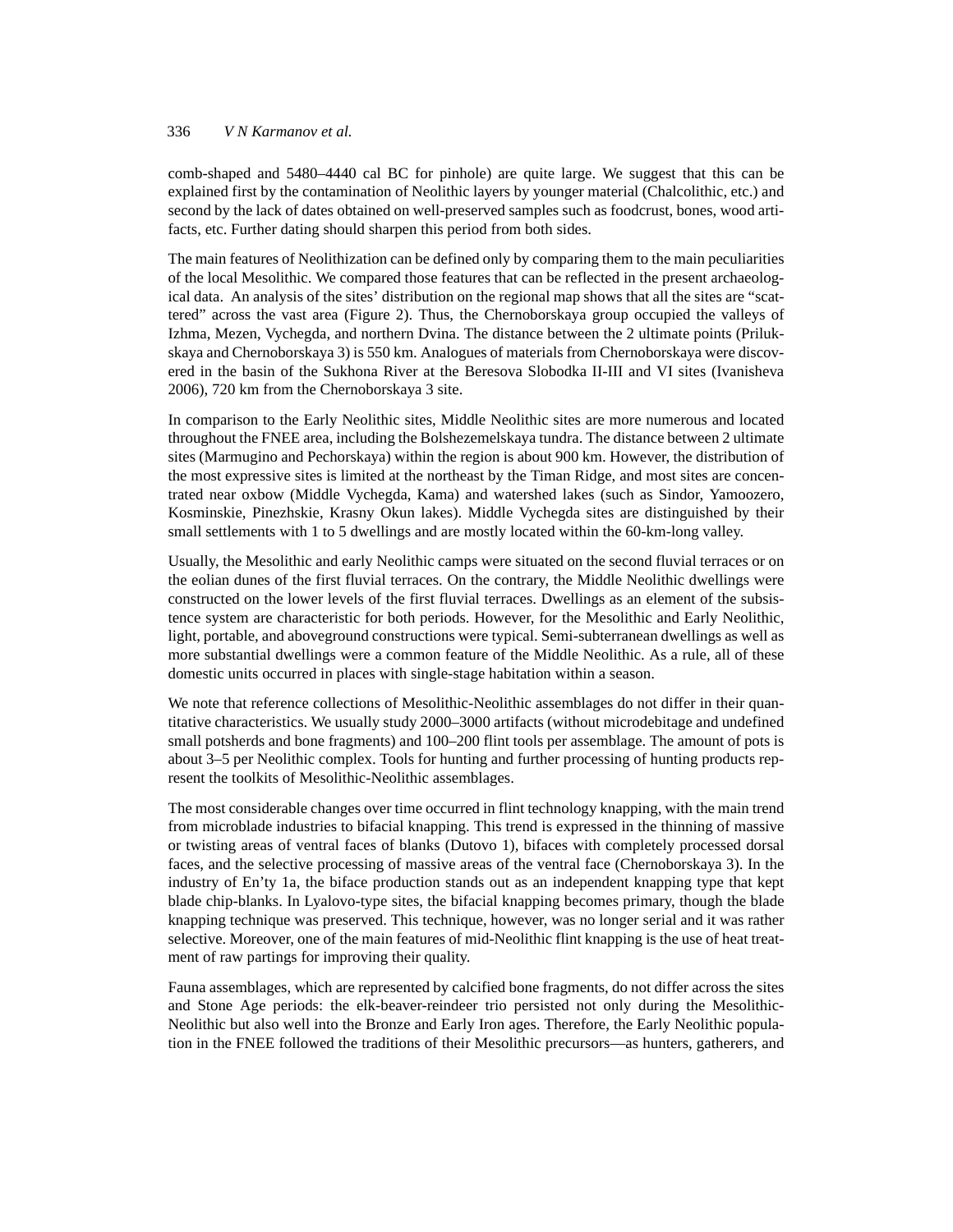fishers. In addition, the mid-Neolithic settlers of the region exploited the natural resources of the northern forests, too, but their adaptive possibilities were higher due to such innovations as bifacial knapping; heat treatment of flint raw; usage of ceramic; and subterranean, substantial dwellings.

## **CONCLUSIONS**

Data analysis (number of sites, collection volumes, characteristics of cultural layers, and typological composition of artifacts) points to a short-term seasonal habitation at the known sites within the study area. During the Neolithic, these were mainly hunting camps; long-term settlements were not typical in this period. Over the middle stage, despite the appearance of dwellings, artifacts found inside them are also few in numbers. This fact suggests one-time habitation within a season. We must note the relatively low population density and periodicity of settling in the region. For instance, the period between 5500–4000 cal BC lacks any reliable archaeological evidence.

Site mapping by certain cultural formations and correlations between  $^{14}C$  dates has shown that this region was a nature management area for the populations studied. In this aspect, the term "Neolithization" for some areas should be "updated," taking into account some new features. For instance, the appearance of the earliest ceramics in the period 5850–5200 cal BC did not affect considerably the way of life of the ancient population, which continued the traditions of Mesolithic hunters and gatherers. On the other hand, such skills as heat treatment of clay and siliceous rocks for modification of physical features of natural materials improved the adaptive possibilities of the Neolithic populations in northern Eurasia. These attributes as well as bifacial knapping and construction of subterranean dwellings represent real archaeological evidence of Neolithization. However, according to current data, this process was not limited to the early Neolithic only, and it continued until the time the pit-comb bearers spread in the region between 4900 and 4500 cal BC. It should be noted that the first reliable evidence of farming and breeding—the economic aspects of Neolithization coincide with the Russian colonization of northeast Europe at the end of the 14th century AD. In general, the analyzed archaeological data confirm the ideas of Thomas (2003) about the Neolithic as "a range of various processes, generating considerable variability of subsistence practices." Finally, we are convinced that the direct  $14C$  dating of potsherds should be controlled, wherever possible, by dates obtained from other sample types, because the organic components of the ceramic paste are still poorly known.

# **ACKNOWLEDGMENTS**

We would like to thank Alexander Vybornov, DSc, for his kind help in organizing the direct dating of our ceramic samples. The research was partly supported by the Russian Foundation for Basic Research (projects 11-06-09209-mob\_z, 11-06-00337-a, and 11-05-00538-a).

#### **REFERENCES**

- Burov GM. 1967. *Drevniy Sindor (Istoriia plemen Evropeyskogo Severo-Vostoka v 7 tys. do n.e. – 1 tys. n.e*. [Ancient Sindor (History of tribes of European North-East in 7th millennium BC – 1st millennium AD)]. Moscow: Nauka Publishing. 220 p. In Russian.
- Burov GM. 1974. *Archeologicheskie cultury Evropeiskogo Severa SSSR (Severodvinsky Region): Istoricheskaya kniga dlia studentov* [Archaeological cultures of European North of the USSR (Severodvinsky Region): History Student's Book]. Ulyanovsk: Ulyanovskiy State Pedagogical Institute Press. 120 p. In Russian.
- Burov GM. 1986. Krayniy Evropeiskiy Severo-Vostok v Mesolite, Neolite and v Epohu Rannih Metallov: Avtoreferat Doctorskoy Dissertatsyi [Extreme North-East of Europe in the Mesolithic, Neolithic and Early Metal Age: Abstract of Doctoral Thesis]. Novosibirsk: Novosibirsk State University Press. 37 p. In Russian.
- Burov GM. 1993. Neo-, eneoliticheskie poluzemlyanki na krainem severo-vostoke Evropy kak elementy social'noi organizacii drevnego naseleniya [Neoeneolithic subterranean dwellings of Far North-East of Europe as elements of social organization of ancient